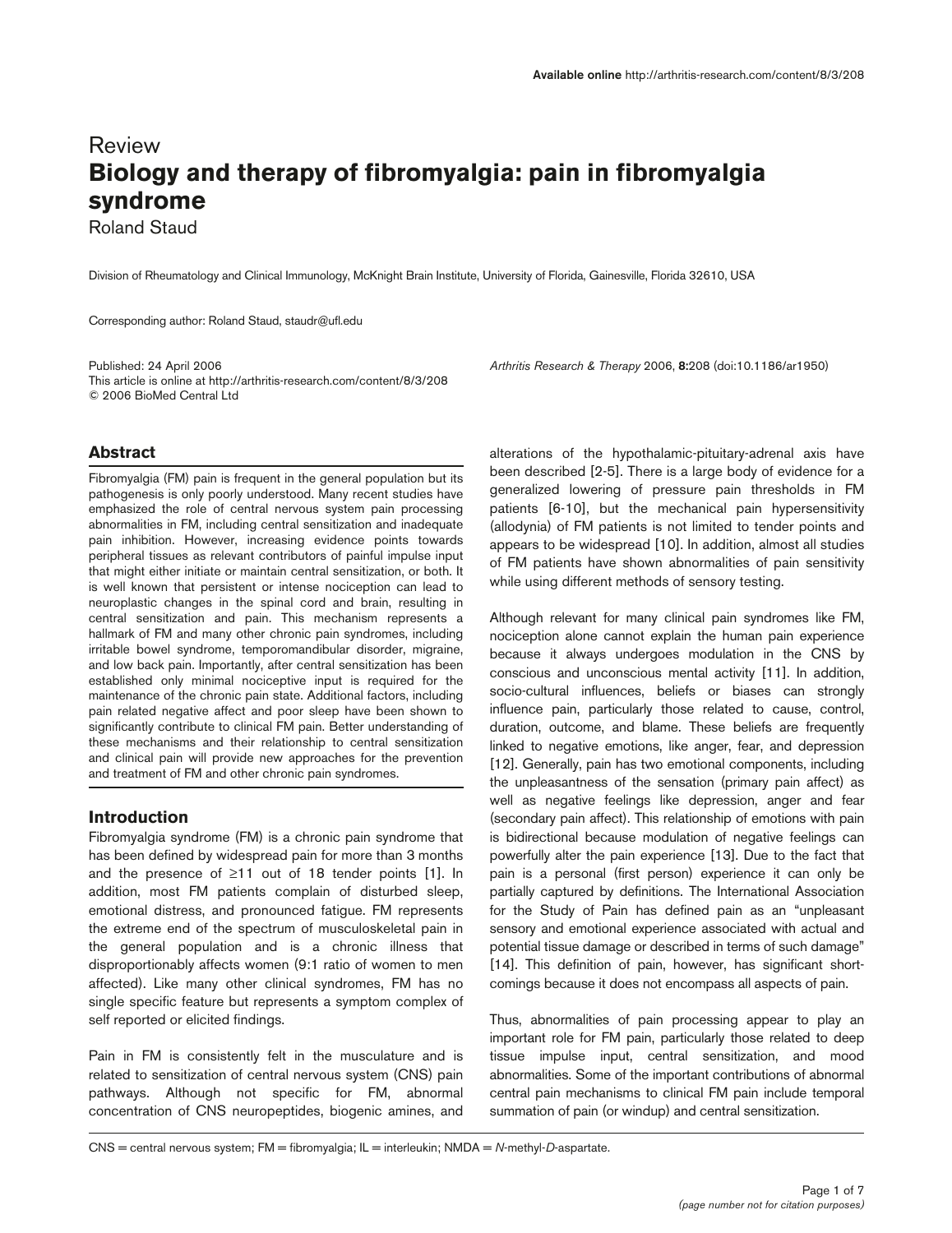#### **Pathogenesis of fibromyalgia pain**

FM is a pain amplification syndrome of patients who are highly sensitive to painful and non-painful stimuli, including touch, heat, cold, chemicals, light, sound, and smell. The cause for the heightened sensitivity of FM patients is unknown, but is likely to involve abnormalities in CNS sensory processing as well as peripheral tissue abnormalities. Central abnormalities appear to be related to blunting of the hypothalamic-pituitary axis responses to stressors [15,16], increased levels of substance P [2,17], excitatory amino acids [18] and neurotrophins [19] in the cerebro-spinal fluid of FM patients.

Although previous FM studies did not show consistent peripheral tissue abnormalities [20], more recent evidence points to possibly relevant alterations in skin and muscles. These abnormalities include increased substance P in muscle tissue [21], DNA fragmentation of muscle fibers [22], increased IL-1 in cutaneous tissues [23], and muscle perfusion deficits [24,25]. These peripheral changes may contribute to increased tonic nociceptive input into the spinal cord that results in augmented windup and central sensitization. In addition, there is compelling evidence for the contribution of peripheral pain to overall clinical pain in FM [26]. In a large study of FM patients, ratings of peripheral pain areas accounted for 27% of the variance of overall clinical pain [26], thus emphasizing the important role of peripheral impulse input for FM pain. These findings represent a possible link between peripheral input and FM pain. Importantly, nociceptive activity in peripheral tissues of FM patients does not necessarily have to be extensive, because central sensitization requires little sustained input for the maintenance of the sensitized state and chronic pain [26].

Despite increasing evidence emphasizing the role of sensory abnormalities in chronic widespread pain in FM, the contribution of psychological factors to FM pain must also be recognized. Several psychological risk factors for FM are common in Western populations, including somatic symptoms, negative life events [27], psychological distress [28], increased focus on bodily symptoms [29], and passive paincoping mechanisms [30]. Both community and clinic patients with FM are also more likely than the general population to have a diagnosis of psychiatric disorders, particularly depression and anxiety [31,32]. In a prospective study of 214 women with self-reported pain, 39 (18%) were diagnosed with FM at study entry, and 33% satisfied FM criteria after 5.5 years of follow up [33]. Self-reported depression at baseline was associated with a more than six-fold increased likelihood of reporting FM symptoms at follow up and was found to be the strongest independent predictor. In addition, psychosocial factors, including high levels of distress, fatigue, and frequent health care seeking behavior, are strong predictors for chronic widespread pain and FM [34].

In this context, several studies have reported FM to be comorbid with major depressive disorder [35,36]. A recent large family study of FM subjects showed that FM and major depressive disorder are characterized by shared, familial risk factors [37], thus emphasizing the strong relationship between negative affect and FM pain.

#### **Peripheral and central sensitization**

Although heightened pain sensitivity is a hallmark of FM, little is known about the genetic and other factors that contribute to this abnormality. Tissue sensitization after injury has long been recognized as making an important contribution to pain. This form of sensitization is related to changes in the properties of primary nociceptive afferents (peripheral sensitization), whereas central sensitization requires functional changes in the CNS (neuroplasticity). Such CNS changes can result in central sensitization, which manifests itself in several ways, including increased excitability of spinal cord neurons after an injury, enlargement of the receptive fields of these neurons, reduction in pain threshold, or recruitment of novel afferent inputs. Behaviorally, centrally sensitized patients like FM sufferers report abnormal or heightened pain sensitivity with spreading of hypersensitivity to uninjured sites and the generation of pain by low threshold mechanoreceptors that are normally silent in pain processing. Thus, tissue injury might not only cause pain but also an expansion of dorsal horn receptive fields and central sensitization.

Central sensitization can occur as an immediate or delayed phenomenon [38], resulting in increased sensitivity of wide dynamic range and nociception specific neurons of the spinal cord. Whereas delayed central sensitization depends mostly on transcriptional and translational neuronal changes during afferent barrage, immediate central sensitization relies mainly on dorsal horn receptor mechanisms, including the *N*-methyl-*D*-aspartate (NMDA) and neurokinin-1 receptors [39].

## **Peripheral and central pain amplification**

Peripheral nociceptors can become increasingly sensitive after tissue trauma and/or after up-regulation of nociceptor expression in peripheral nerve endings. Subsequent activation of these receptors will lead to increased firing rates and pain. This mechanism (peripheral sensitization) seems to play an important role in FM pain, although only indirect evidence is available at this time to support this assumption [26]. Impulses from peripheral nociceptors are transmitted to the CNS by myelinated A-δ (first pain) and unmyelinated C-fibers (second pain). A-δ mediated pain signals are rapidly conducted to the CNS (at about 10 m/s), whereas C-fiber impulses travel relatively slowly (at about 1.6 m/s). When the distance of C-fiber transmission is sufficiently long (like the length of the arm or leg) this delay of C-fiber compared to A-δ fiber impulses can be easily detected by study subjects. An important test of central pain amplification relies on summation of second pain or windup [40]. This technique reveals sensitivity to input from unmyelinated (C) afferents and the status of the NMDA receptor system [41], which is implicated in a variety of chronic pain conditions. Thermal,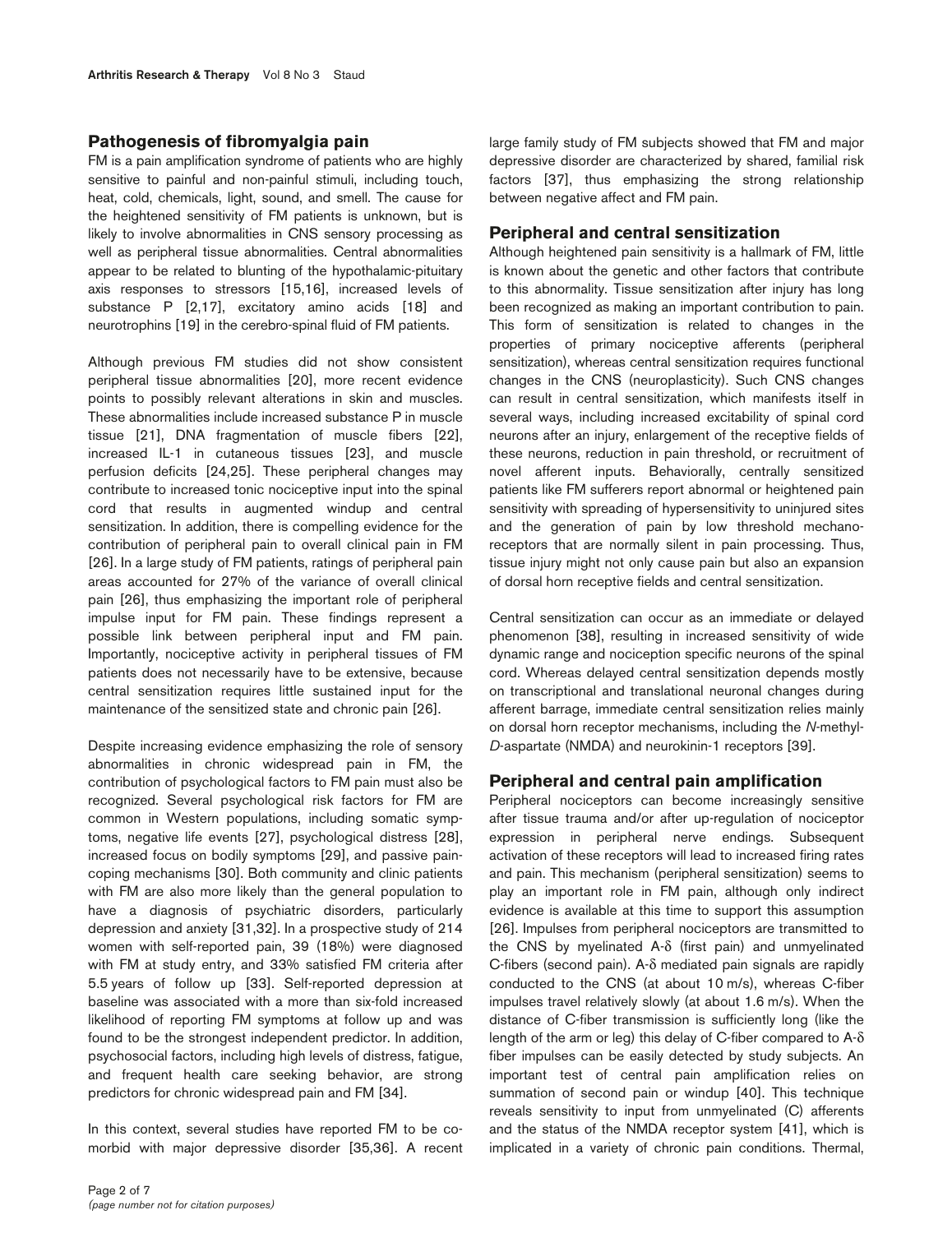

Temporal summation of second pain (windup). When identical stimuli are applied to normal subjects at frequencies of ≥0.33 Hz, pain sensations will not return to baseline during the interstimulatory interval. Windup is strongly dependent on stimulus frequency and is inversely correlated with interstimulatory interval [75]. In contrast to normal subjects, FM patients windup at frequencies of < 0.33 Hz and require lower stimulus intensities [40].

mechanical, or electrical windup stimuli can be applied to the skin or musculature of patients and commercial neurosensory stimulators are readily available for windup testing.

## **Temporal summation of second pain or windup**

In 1965, Mendell and Wall described for the first time that repetitive C-fiber stimulation can result in a progressive increase of electrical discharges from second order neurons in the spinal cord [42]. This important mechanism of pain amplification in the dorsal horn neurons of the spinal cord is related to temporal summation of second pain or windup. First pain, which is conducted by myelinated  $A - \delta$  pain fibers, is often described as sharp or lancinating and can be readily distinguished from second pain by most study subjects. In contrast, second pain (transmitted by unmyelinated C-fibers), which is strongly related to chronic pain states, is most frequently reported as dull, aching, or burning. Second pain increases in intensity when painful stimuli are applied more often than once every three seconds (Figure 1). This progressive increase represents temporal summation or windup and has been demonstrated to result from central rather than a peripheral nervous system mechanism (Figure 1). Animal studies have demonstrated similar windup of C afferent-mediated responses of dorsal horn nociceptive neurons and this summation has been found to involve NMDA receptor mechanisms. Importantly, windup and second pain can be inhibited by NMDA receptor antagonists, including dextromethorphan and ketamine [43-45].

## **Abnormal windup of fibromyalgia patients**

Recent investigations in FM patients have focused on windup and central sensitization because this chronic pain syndrome is associated with extensive secondary hyperalgesia and

allodynia [46]. Several studies provided psychophysical evidence that input to central nociceptive pathways is abnormal in FM patients [40,47-51]. When windup pain is evoked both in FM patients and in normal controls, the perceived pain increase by experimental stimuli (mechanical, heat, cold, or electricity) is greater for FM patients compared with control subjects, as is the amount of temporal summation or windup within a series of stimuli (Figure 2). Following a series of stimuli, windup after-sensations are greater in magnitude, last longer and are more frequently painful in FM subjects. These results indicate both augmentation and prolonged decay of nociceptive input in FM patients and provide convincing evidence for a role for central sensitization in the pathogenesis of this syndrome.

Several important points appear relevant for clinical practice. As previously mentioned, when central sensitization has occurred in chronic pain patients, including FM patients, little additional nociceptive input is required to maintain the sensitized state. Thus, seemingly innocuous daily activities might contribute to the maintenance of the chronic pain state. In addition, the decay of painful sensations is very prolonged in FM and patients do not seem to experience drastic changes in their pain levels during brief therapeutic interventions. Many frequently used analgesic medications do not improve central sensitization, and some medications, including opioids, have been shown to maintain or even worsen this CNS phenomenon. Sustained administration of opioids in rodents over one week can not only elicit hyperalgesia but also induce neurochemical CNS changes commonly seen with inflammatory pain [52]. Thus, long-term analgesic therapy may sometimes result in unintended worsening of the targeted pain processing abnormalities.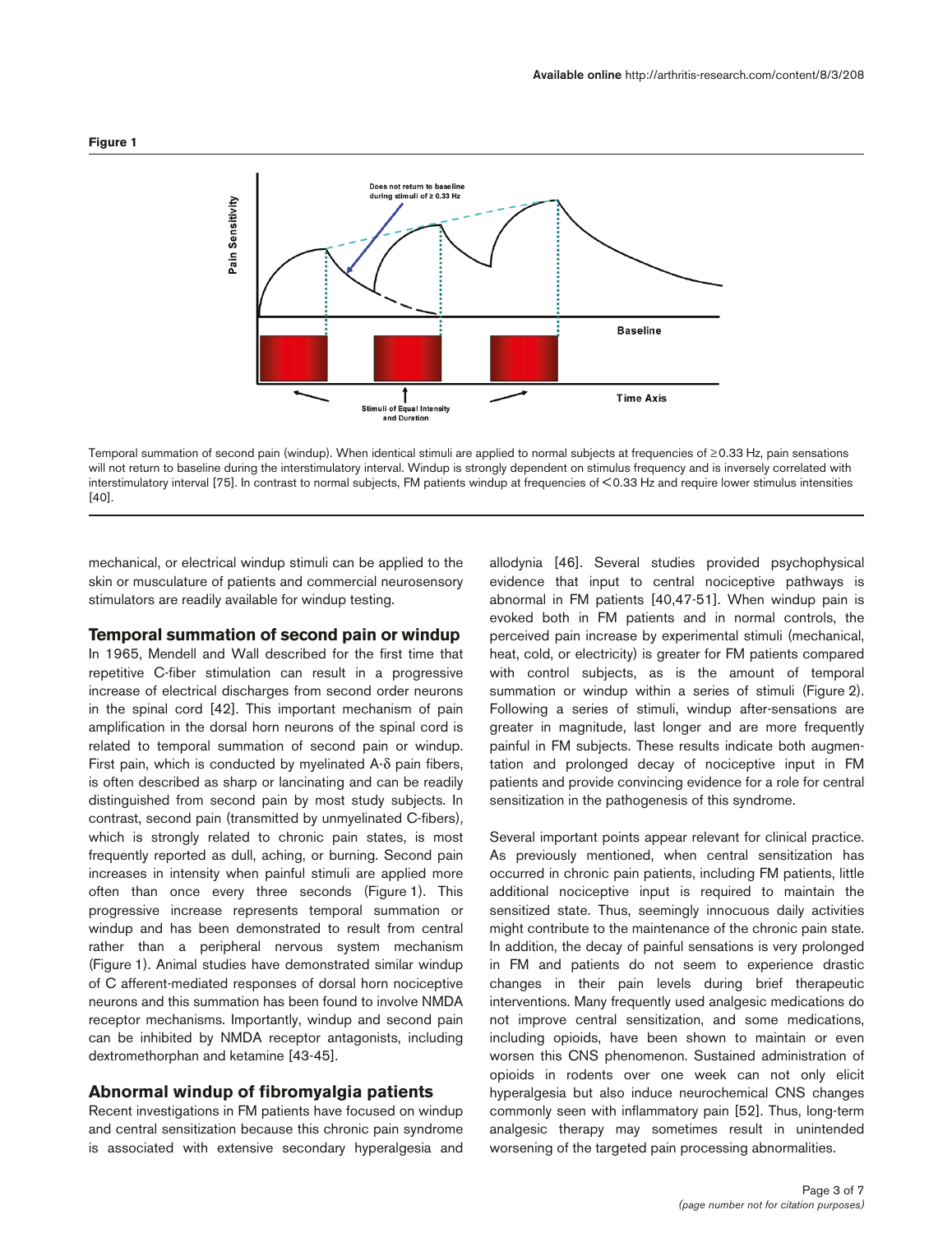**Figure 2**



Windup pain ratings of normal control (NC) and fibromyalgia syndrome (FM) patients. All subjects received 15 mechanical stimuli (taps (T)) to the adductor pollicis muscles of the hands at interstimulatory intervals of 3 s and 5 s. FM patients showed mechanical hyperalgesia during the first tap and greater temporal summation than NCs at both interstimulatory intervals. A numerical pain scale was used (0 to 100). The shaded area represents pain threshold.

# **Windup measures as predictors of fibromyalgia pain intensity**

The important role of central pain mechanisms for clinical pain is also supported by their usefulness as predictors of clinical pain intensity in FM patients. Thermal windup ratings correlate well with clinical pain intensity (Peason's  $r = 0.53$ ), thus emphasizing the important role of this pain mechanism for FM. In addition, hierarchical regression models that include tender point count, pain related negative affect, and windup ratings have been shown to account for 50% of the variance in FM clinical pain intensity [53].

# **Mechanisms underlying abnormal pain sensitivity**

The mechanisms underlying the central sensitization that occurs in patients with FM relies on hyperexcitability of spinal dorsal horn neurons that transmit nociceptive input to the brain. As a consequence, low intensity stimuli delivered to the skin or deep muscle tissue generate high levels of nociceptive input to the brain as well as the perception of pain. Specifically, intense or prolonged impulse input from A-δ and C afferents sufficiently depolarizes the dorsal horn neurons and results in the removal of the Mg<sup>2+</sup> block of NMDA-gated ion channels. This is followed by the influx of extracellular  $Ca<sup>2+</sup>$ and production of nitric oxide, which diffuses out of the dorsal horn neurons. Nitric oxide, in turn, promotes the exaggerated release of excitatory amino acids and substance P from presynaptic afferent terminals and causes the dorsal horn neurons to become hyperexcitable. Subsequently, low intensity stimuli evoked by minor physical activity may be amplified in the spinal cord resulting in painful sensations.

#### **Role of glia in central sensitization**

Accumulating evidence suggests that dorsal horn glia cells might have an important role in producing and maintaining abnormal pain sensitivity [54,55]. Synapses within the CNS are encapsulated by glia that do not normally respond to nociceptive input from local sites. Following the initiation of central sensitization, however, spinal glia cells are activated by a wide array of factors that contribute to hyperalgesia, such as immune activation within the spinal cord, substance P, excitatory amino acids, nitric oxide, and prostaglandins. Precipitating events known to induce glial activation include viral infections, including HIV, hepatitis C, and influenza [56]. Once activated, glia cells release proinflammatory cytokines, including tumor necrosis factor, IL-6 and IL-1, substance P, nitric oxide, prostaglandins, excitatory amino acids, ATP, and fractalkine [57], that, in turn, further increase the discharge of excitatory amino acids and substance P from the A-δ and C afferents that synapse in the dorsal horn and also enhance the hyper-excitability of the dorsal horn neurons [54,58]. Recent evidence also points towards a possible role for NMDA receptors in glial activation and pain [59]

# **Possible causes of central sensitization**

As a normal response to tissue trauma, injury is followed by repair and healing. Inflammation occurs, which results in a cascade of electrophysiological and chemical events that resolve over time and the patient becomes pain free. In persistent pain, however, the local, spinal, and even supraspinal responses are considerably different from those that occur during acute pain. While defining the relationship between tissue events and pain is necessary for understanding the clinical context of these pathologies, defining the relationship between injury and specific and relevant nociceptive responses is crucial for understanding the central mechanisms of persistent pain in FM. It must be emphasized, however, that specific abnormalities in persons with FM have not been identified that might produce the prolonged impulse input that is necessary to initiate the events underlying the development of central sensitization and/or spinal glia cell activation. After central sensitization has occurred, low threshold A-β afferents, which normally do not serve to transmit a pain response, are recruited to transmit spontaneous and movement-induced pain. This central hyperexcitability is characterized by a 'windup' response of repetitive C fiber stimulation, expanding receptive field areas, and spinal neurons taking on properties of wide dynamic range neurons [60]. Ultimately, A-β fibers stimulate postsynaptic neurons to transmit pain, where these A-β fibers previously had no role in pain transmission, all leading to central sensitization. Nociceptive information is transmitted from the spinal cord to supraspinal sites, such as the thalamus and cerebral cortex, by ascending pathways.

# **Muscle tissue as a source of nociceptive input**

A potential source of nociceptive input that might account for FM pain is muscle tissue [61]. Several types of muscle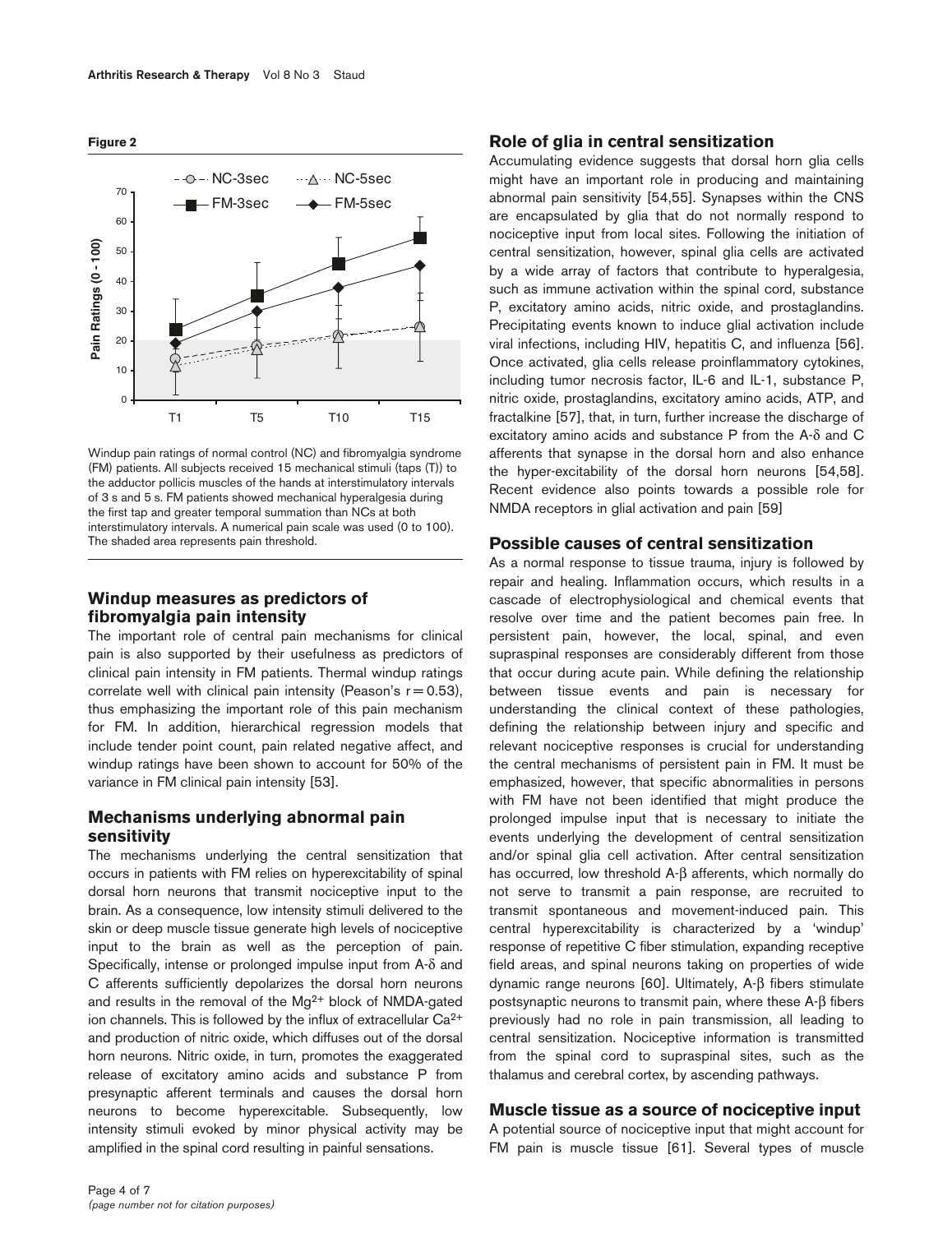abnormalities have been reported in FM patients, including the appearance of ragged red fibers, inflammatory infiltrates, and moth-eaten fibers [62-64]. Possible mechanisms for such muscle changes might include repetitive muscle microtrauma, which could contribute to the postexertional pain and other painful symptoms experienced by these patients. In addition, prolonged muscle tension and ischemia was found in muscles of FM patients [25,65,66]. Changes in muscle pH related to ischemia [67] might provide a powerful mechanism for the sensitization of spinal and supraspinal pain pathways [68]. Investigations using <sup>31</sup>P nuclear magnetic resonance spectroscopy have shown that FM patients display significantly lower phosphorylation potential and total oxidative capacity in the quadriceps muscle during rest and exercise [69]. FM patients also exhibit significantly lower levels of muscle phosphocreatine and ATP, as well as a lower phosphocreatine/inorganic phosphate ratio [62,63]. Furthermore, nuclear magnetic resonance testing of muscles in FM patients showed an increased prevalence of phosphodiester peaks, which have been associated with sarcolemmal membrane damage [69,70].

Focal muscle abnormalities, including trigger points, are frequently detectable in FM patients and may play an important role as pain generators. Using sensitive microdialysis techniques, concentrations of protons, bradykinin, calcitonin gene-related peptide, substance P, tumor necrosis factor-α, IL-1b, serotonin, and norepinephrine have been found to be significantly higher in trigger points than normal muscle tissue [71,72]. Recent studies have shown that advanced glycation end products may also be relevant for FM pain. These can trigger the synthesis of cytokines, particularly IL-1b and tumor necrosis factor-α, and elevated advanced glycation end product levels have been detected in interstitial connective tissue of muscles and in serum of FM patients [73]. All these biochemical mediators can sensitize muscle nociceptors and thus indirectly contribute to central sensitization and chronic pain. Because nociceptive input from muscles is very powerful in inducing and maintaining central sensitization [74], FM muscle abnormalities may strongly contribute to pain through important mechanisms of pain amplification.

#### **Conclusion**

FM is a chronic pain syndrome that is characterized by widespread pain in peripheral tissues, psychological distress, and central sensitization. Whereas the role of psychological factors in FM patients' pain has been well established, little is known about the origin of the sensory abnormalities for pain. Deep tissue impulse input is most likely relevant for the initiation and/or maintenance of abnormal central pain processing and represents an important opportunity for new treatments and prevention of this chronic pain syndrome. Three important strategies for FM therapy appear useful at this time: reduction of peripheral nociceptive input, particularly from muscles; improvement or prevention of

central sensitization; and treatment of negative affect, particularly depression. The first strategy is most likely relevant for acute FM pain exacerbations and includes physical therapy, muscle relaxants, muscle injections, and anti-inflammatory analgesics. Central sensitization can be successfully ameliorated by cognitive behavioral therapy, sleep improvement, NMDA receptor antagonists, and antiseizure medications. The pharmacological and behavioral treatment of secondary pain affect (anxiety, anger, depression) is equally important and may currently be one of the most powerful interventions for FM pain. Whether narcotics are useful for the treatment of FM pain is currently unknown because of insufficient trial experience.

# **Competing interests**

The author declares that they have no competing interests.

#### **Acknowledgments**

Supported by NIH grant NS-38767 and the American Fibromyalgia Syndrome Association.

#### **References**

- 1. Wolfe F, Smythe HA, Yunus MB, Bennett RM, Bombardier C, Goldenberg DL, Tugwell P, Campbell SM, Abeles M, Clark P: **The American College of Rheumatology 1990 criteria for the classification of fibromyalgia. Report of the Multicenter Criteria Committee.** *Arthritis Rheum* 1990, **33:**160-172.
- 2. Russell IJ, Orr MD, Littman B, Vipraio GA, Alboukrek D, Michalek JE, Lopez Y, MacKillip F: **Elevated cerebrospinal fluid levels of substance P in patients with the fibromyalgia syndrome.** *Arthritis Rheum* 1994, **37:**1593-1601.
- 3. Bradley LA, Alarcon GS, Sotolongo A, Weigent DA, Alberts KR, Blalock JE, Kersh BC, Domino ML, De Waal D: **Cerebrospinal fluid (CSF) levels of substance P (SP) are abnormal in patients with fibromyalgia (FM) regardless of traumatic or insidious pain onset.** *Arthritis Rheum* 1998, **41:**S256.
- 4. Vaeroy H, Helle R, Forre O, Kass E, Terenius L: **Elevated CSF levels of substance P and high incidence of Raynaud phenomenon in patients with fibromyalgia: new features for diagnosis.** *Pain* 1988, **32:**21-26.
- 5. Neeck G: **Neuroendocrine and hormonal perturbations and relations to the serotonergic system in fibromyalgia patients.** *Scand J Rheumatol* 2000, **29:**8-12.
- 6. Lautenschlager J, Bruckle W, Schnorrenberger CC, Muller W: **Measuring pressure pain of tendons and muscles in healthy probands and patients with generalized tendomyopathy (fibromyalgia syndrome).** *Z Rheumatol* 1988, **47:**397-404.
- 7. Quimby LG, Block SR, Gratwick GM: **Fibromyalgia: generalized pain intolerance and manifold symptom reporting.** *J Rheumatol* 1988, **15:**1264-1270.
- 8. Tunks E, Crook J, Norman G, Kalaher S: **Tender points in fibromyalgia.** *Pain* 1988, **34:**11-19.
- 9. Mikkelsson M, Latikka P, Kautiainen H, Isomeri R, Isomaki H: **Muscle and bone pressure pain threshold and pain tolerance in fibromyalgia patients and controls.** *Arch Phys Med Rehabil* 1992, **73:**814-818.
- 10. Kosek E, Ekholm J, Hansson P: **Increased pressure pain sensibility in fibromyalgia patients is located deep to the skin but not restricted to muscle tissue.** *Pain* 1995, **63:**335-339.
- 11. Loeser JD: **What is chronic pain?** *Theor Med* 1991, **12:**213-225.
- 12. Price DD: *Psychological Mechanisms of Pain and Analgesia: Progress in Pain Research and Management*. 15th edition. Seattle: IASP Press; 1999.
- 13. Rainville P, Bao QV, Chretien P: **Pain-related emotions modulate experimental pain perception and autonomic responses.** *Pain* 2005, **118:**306-318.
- 14. Merskey H, Bogduk N: *Classification of Chronic Pain: Description of Chronic Pain Syndromes and Definition of Pain Terms*. 2nd edition. Seattle: IASP Press; 1994.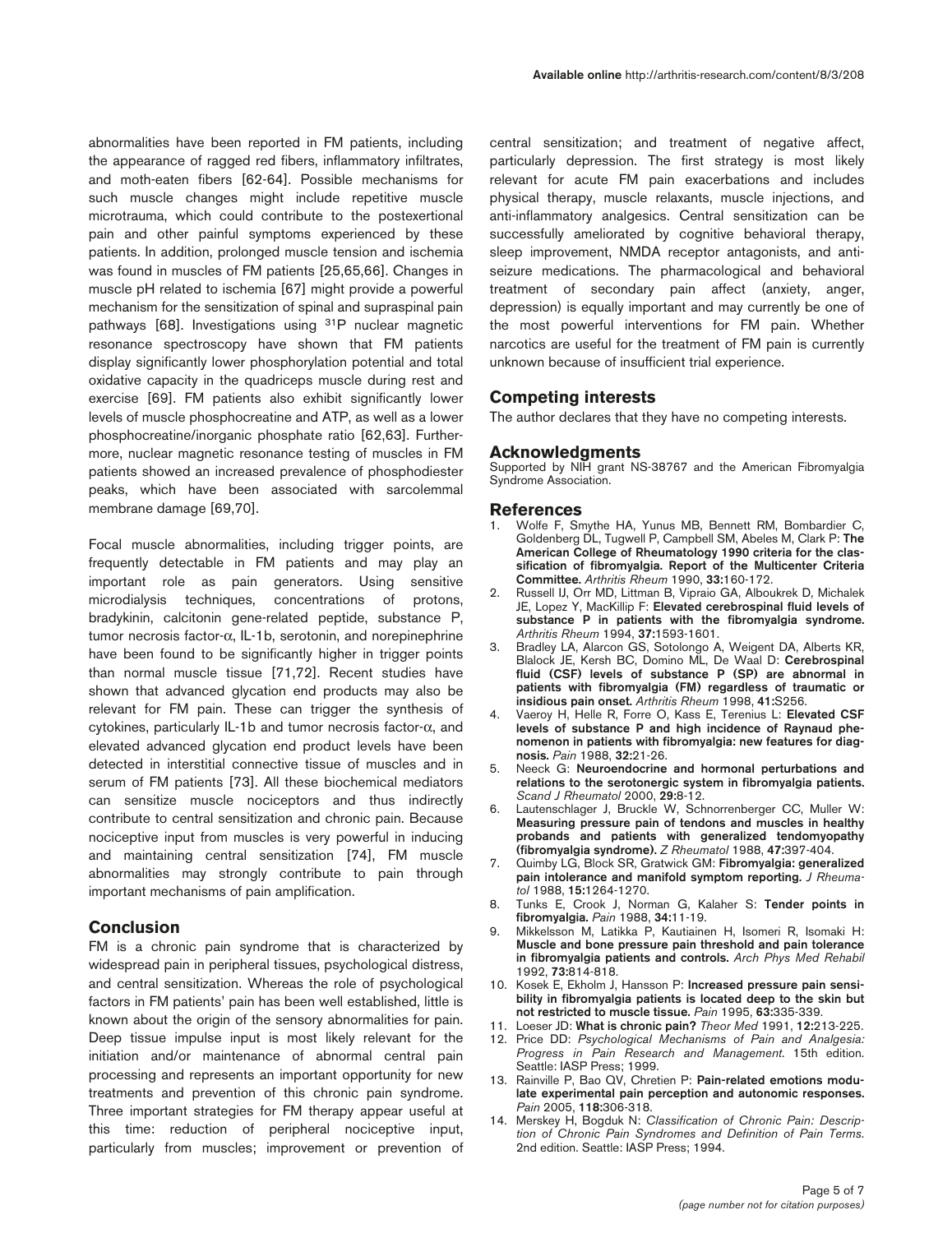- 15. Crofford LJ, Young EA, Engleberg NC, Korszun A, Brucksch CB, McClure LA, Brown MB, Demitrack MA: **Basal circadian and pulsatile ACTH and cortisol secretion in patients with fibromyalgia and/or chronic fatigue syndrome.** *Brain Behav Immun* 2004, **18:**314-325.
- 16. Crofford LJ: **The hypothalamic-pituitary-adrenal axis in fibromyalgia: Where are we in 2001?** *J Musculoskelet Pain* 2002, **10:**215-220.
- 17. Bradley LA, Sotolongo A, Alberts KR, Alarcon GS, Mountz JM, Liu HG, Kersh BC, Domino ML, DeWaal D, Weigent DA, *et al*.: **Abnormal regional cerebral blood flow in the caudate nucleus among fibromyalgia patients and non-patients is associated with insidious symptom onset.** *J Musculoskelet Pain* 1999, **7:**285-292.
- 18. Larson AA, Giovengo SL, Russell IJ, Michalek JE: **Changes in the concentrations of amino acids in the cerebrospinal fluid that correlate with pain in patients with fibromyalgia: implications for nitric oxide pathways.** *Pain* 2000, **87:**201-211.
- 19. Giovengo SL, Russell IJ, Larson AA: **Increased concentrations of nerve growth factor in cerebrospinal fluid of patients with fibromyalgia.** *J Rheumatol* 1999, **26:**1564-1569.
- 20. Simms RW: **Fibromyalgia is not a muscle disorder.** *Am J Med Sci* 1998, **315:**346-350.
- 21. Sprott H, Bradley LA, Oh SJ, Wintersberger W, Alarcon GS, Mussell HG, Tseng A, Gay RE, Gay S: **Immunohistochemical and molecular studies of serotonin, substance P, galanin, pituitary adenylyl cyclase-activating polypeptide, and secretoneurin in fibromyalgic muscle tissue.** *Arthritis Rheum* 1998, **41:**1689-1694.
- 22. Sprott H, Salemi S, Gay RE, Bradley LA, Alarcon GS, Oh SJ, Michel BA, Gay S: **Increased DNA fragmentation and ultrastructural changes in fibromyalgic muscle fibres.** *Ann Rheum Dis* 2004, **63:**245-251.
- 23. Salemi S, Rethage J, Wollina U, Michel BA, Gay RE, Gay S, Sprott H: **Detection of interleukin 1 beta (IL-1 beta), IL-6, and tumor necrosis factor-alpha in skin of patients with fibromyalgia.** *J Rheumatol* 2003, **30:**146-150.
- 24. Graven-Nielsen T, Arendt-Nielsen L: **Is there a relation between intramuscular hypoperfusion and chronic muscle pain?** *J Pain* 2002, **3:**261-263.
- 25. Elvin A, Siosteen AK, Nilsson A, Kosek E: **Decreased muscle blood flow in fibromyalgia patients during standardised muscle exercise: A contrast media enhanced colour doppler study.** *Eur J Pain* 2006, **10:**137-144.
- 26. Staud R, Vierck CJ, Robinson ME, Price DD: **Overall fibromyalgia pain is predicted by ratings of local pain and pain related negative affect: possible role of peripheral tissues.** *Rheumatology* 2006, in press.
- 27. Wigers SH: **Fibromyalgia outcome: the predictive values of symptom duration, physical activity, disability pension, and critical life events—a 4.5 year prospective study.** *J Psychosom Res* 1996, **41:**235-243.
- 28. Macfarlane GJ, Thomas E, Papageorgiou AC, Schollum J, Croft PR, Silman AJ: **The natural history of chronic pain in the community: a better prognosis than in the clinic?** *J Rheumatol* 1996, **23:**1617-1620.
- 29. Winfield JB: **FMS as functional somatic syndrome.** *Arthritis Rheum* 2001, **44:**751-753.
- 30. Hunt IM, Silman AJ, Benjamin S, McBeth J, Macfarlane GJ: **The prevalence and associated features of chronic widespread pain in the community using the 'Manchester' definition of chronic widespread pain.** *Rheumatology* 1999, **38:**275-279.
- 31. Croft P, Rigby AS, Boswell R, Schollum J, Silman A: **The prevalence of chronic widespread pain in the general population.** *J Rheumatol* 1993, **20:**710-713.
- 32. Benjamin S, Morris S, McBeth J, Macfarlane GJ, Silman AJ: **The association between chronic widespread pain and mental disorder - A population-based study.** *Arthritis Rheum* 2000, **43:** 561-567.
- 33. Forseth KO, Forre O, Gran JT: **A 5.5 year prospective study of self-reported musculoskeletal pain and of fibromyalgia in a female population: Significance and natural history.** *Clin Rheumatol* 1999, **18:**114-121.
- 34. McBeth J, Macfarlane GJ, Benjamin S, Silman AJ: **Features of somatization predict the onset of chronic widespread pain: results of a large population-based study.** *Arthritis Rheum* 2001, **44:**940-946.
- 35. Arnold LM, Hudson JI, Hess EV, Ware AE, Fritz DA, Auchenbach MB, Starck LO, Keck PE: **Family study of fibromyalgia.** *Arthritis Rheum* 2004, **50:**944-952.
- 36. Thieme K, Turk DC, Flor H: **Comorbid depression and anxiety in fibromyalgia syndrome: relationship to somatic and psychosocial variables.** *Psychosom Med* 2004, **66:**837-844.
- 37. Raphael KG, Janal MN, Nayak S, Schwartz JE, Gallagher RM: **Familial aggregation of depression in fibromyalgia: a community-based test of alternate hypotheses.** *Pain* 2004, **110:**449- 460.
- 38. Woolf CJ: **Windup and central sensitization are not equivalent.** *Pain* 1996, **66:**105-108.
- 39. Li J, Simone DA, Larson AA: **Windup leads to characteristics of central sensitization.** *Pain* 1999, **79:**75-82.
- Staud R, Vierck CJ, Cannon RL, Mauderli AP, Price DD: Abnor**mal sensitization and temporal summation of second pain (wind-up) in patients with fibromyalgia syndrome.** *Pain* 2001, **91:**165-175.
- 41. Dickenson AH, Sullivan AF: **Evidence for a role of the NMDA receptor in the frequency dependent potentiation of deep rat dorsal horn nociceptive neurones following C fibre stimulation.** *Neuropharmacology* 1987, **26:**1235-1238.
- 42. Mendell LM, Wall PD: **Responses of single dorsal cord cells to peripheral cutaneous unmyelinated fibres.** *Nature* 1965, **206:** 97-99.
- 43. Price DD, Mao J, Frenk H, Mayer DJ: **The N-methyl-D-aspartate receptor antagonist dextromethorphan selectively reduces temporal summation of second pain in man.** *Pain* 1994, **59:** 165-174.
- 44. Staud R, Vierck CJ, Robinson ME, Price DD: **Effects of the NDMA receptor antagonist dextromethorphan on temporal summation of pain are similar in fibromyalgia patients and normal controls.** *J Pain* 2005, **6:**323-332.
- 45. Vierck CJ, Cannon RL, Fry G, Maixner W, Whitsel BL: **Characteristics of temporal summation of second pain sensations elicited by brief contact of glabrous skin by a preheated thermode.** *J Neurophysiol* 1997, **78:**992-1002.
- 46. Woolf CJ, Costigan M: **Transcriptional and posttranslational plasticity and the generation of inflammatory pain.** *Proc Natl Acad Sci USA* 1999, **96:**7723-7730.
- 47. Staud R, Domingo M: **Evidence for abnormal pain processing in fibromyalgia syndrome.** *Pain* Med 2001, **2:**208-215.
- 48. Staud R, Domingo M: **New Insights into the pathogenesis of fibromyalgia syndrome.** *Med Aspects Hum Sex* 2001, **1:**51-57.
- 49. Vierck CJ, Staud R, Price DD, Cannon RL, Mauderli AP, Martin AD: **The effect of maximal exercise on temporal summation of second pain (wind-up) in patients with fibromyalgia syndrome.** *J Pain* 2001, **2:**334-344.
- 50. Staud R: **Evidence of involvement of central neural mechanisms in generating fibromyalgia pain.** *Curr Rheumatol Rep* 2002, **4:**299-305.
- 51. Price DD, Staud R, Robinson ME, Mauderli AP, Cannon RL, Vierck CJ: **Enhanced temporal summation of second pain and its central modulation in fibromyalgia patients.** *Pain* 2002, **99:** 49-59.
- 52. King T, Gardell LR, Wang RZ, Vardanyan A, Ossipov MH, Malan TP, Vanderah TW, Hunt SP, Hruby VJ, Lai J, *et al*.: **Role of NK-1 neurotransmission in opioid-induced hyperalgesia.** *Pain* 2005, **116:**276-288.
- 53. Staud R, Robinson ME, Vierck CJ, Cannon RL, Mauderli AP, Price DD: **Ratings of experimental pain and pain-related negative affect predict clinical pain in patients with fibromyalgia syndrome.** *Pain* 2003, **105:**215-222.
- 54. Watkins LR, Milligan ED, Maier SF: **Glial activation: a driving force for pathological pain.** *Trends Neurosci* 2001, **24:**450-455.
- 55. Wieseler-Frank J, Maier SF, Watkins LR: **Glial activation and pathological pain.** *Neurochem Int* 2004, **45:**389-395.
- 56. Holguin A, O'Connor KA, Biedenkapp J, Campisi J, Wieseler-Frank J, Milligan ED, Hansen MK, Spataro L, Maksimova E, Bravmann C, *et al*.: **HIV-1 gp120 stimulates proinflammatory cytokine-mediated pain facilitation via activation of nitric oxide synthase-1 (nNOS).** *Pain* 2004, **110:**517-530.
- 57. Wieseler-Frank J, Maier SF, Watkins LR: **Central proinflammatory cytokines and pain enhancement.** *Neurosignals* 2005, **14:** 166-174.
- 58. Watkins LR, Maier SF: **When good pain turns bad.** *Curr Directions Psych Sci* 2003, **12:**232-236.